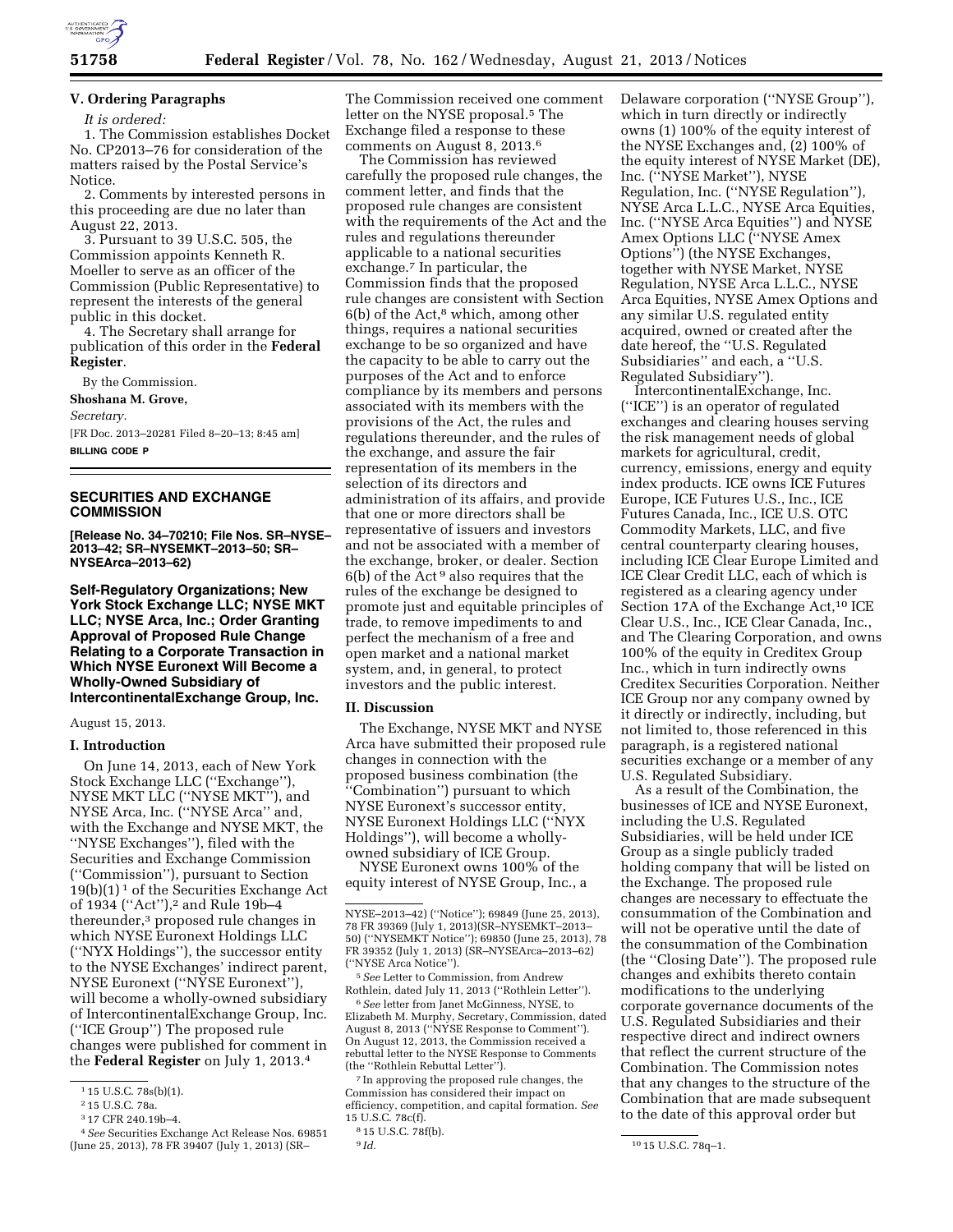prior to the Closing Date may be considered additional proposed rule changes required to be filed with and approved by the Commission pursuant to Section 19 of the Act.11 In addition, the Commission notes that, if the Combination is not consummated, the proposed rule changes will not become effective.

# *A. Corporate Structure*

Following the Combination, the successor to NYSE Euronext, the NYSE Exchanges' indirect parent, NYX Holdings, will be a wholly-owned subsidiary of ICE Group.12 ICE Group will hold all of the equity interests in ICE, which will continue its current operations, and in NYX Holdings, which will hold (1) 100% of the equity interests of NYSE Group (which, in turn, would continue to directly or indirectly hold 100% of the equity interests of the U.S. Regulated Subsidiaries) and (2) 100% of the equity interest of Euronext N.V. (''Euronext'') (which, in turn, directly or indirectly holds 100% of the equity interests of trading markets in Belgium, France, the Netherlands, Portugal and the United Kingdom). ICE's common stock is listed on the Exchange under the symbol ''ICE,'' and following the completion of the Combination, ICE Group common stock is expected to be listed for trading on the Exchange under the same symbol.

The NYSE Exchanges represent that the Combination will have no effect on the ability of any party to trade securities on the NYSE Exchanges. Other than as described herein, the NYSE Exchanges also represent that ICE Group will not make any changes to the regulated activities of the U.S. Regulated Subsidiaries in connection with the Combination. If ICE Group determines to make any such changes to the regulated activities of any U.S. Regulated Subsidiary, it will seek the approval of the Commission.

A core aspect of the structure of the Combination is that it would maintain

local regulation of the marketplace, members, and issuers. Therefore, securities exchanges, members, and issuers of the U.S. Regulated Subsidiaries will continue to be regulated in the same manner as they are currently regulated. The Commission notes that this conclusion (*i.e.,* that securities exchanges, members, and issuers of the U.S. Regulated Subsidiaries will continue to be regulated in the same manner as they are currently regulated) is based on the structure of the Combination as described in this proposal.

# 1. ICE Group

Following the Combination, ICE Group will be a for-profit, publicly traded corporation that will act as a holding company for the businesses of NYX Holdings and ICE. ICE Group will hold (i) all of the equity interests in NYX Holdings, which in turn, directly or indirectly holds 100 percent of the equity interests of the U.S. Regulated Subsidiaries, and (ii) all of the equity interests in ICE. Section 19(b) of the Act and Rule 19b–4 thereunder require a self-regulatory organization (''SRO'') to file proposed rule changes with the Commission. Although ICE Group is not an SRO, certain provisions of its amended and restated Certificate of Incorporation (''ICE Group Certificate'') and amended and restated Bylaws (''ICE Group Bylaws'', and together with the ICE Group Certificate, ''the ICE Group Articles''), along with other corporate documents, are rules of an exchange 13 if they are stated policies, practices, or interpretations, as defined in Rule 19b– 4 under the Act, of the exchange, and must be filed with the Commission pursuant to Section 19(b)(4) of the Act and Rule 19b–4 thereunder. Accordingly, the NYSE Exchanges have filed the proposed ICE Group Articles, along with other corporate documents, with the Commission.

# Voting and Ownership Limitations

The proposed ICE Group Articles include restrictions on the ability to vote and own shares of stock of ICE Group. Under the proposed ICE Group Certificate (1) no person, either alone or

together with its related persons,<sup>14</sup> may be entitled to vote or cause the voting of shares of stock of ICE Group beneficially owned by such person or its related persons, in person or by proxy or through any voting agreement or other arrangement, to the extent that such shares represent in the aggregate more than 10% of the then outstanding votes entitled to be cast on such matter, and (2) no person, either alone or together with its related persons, may acquire the ability to vote more than 10% of the then outstanding votes entitled to be cast on any such matter by virtue of agreements or arrangements entered into with other persons to refrain from voting shares of stock of ICE Group (the ''ICE Group Voting Restriction'').15 The ICE Group Certificate will require ICE Group to disregard any votes purported to be cast in excess of the ICE Group Voting Restriction.

In addition, the ownership restrictions in the ICE Group Certificate would provide that no person, either alone or together with its related persons, may at any time own beneficially shares of ICE Group representing in the aggregate more than 20% of the then outstanding votes entitled to be cast on any matter (the ''ICE Group Ownership Restrictions'').16 If any person, either alone or together with its related persons, owns shares of ICE Group in excess of the ICE Group Ownership Restriction, then such person and its related persons are obligated to sell promptly, and ICE Group is obligated to purchase promptly, at a price equal to the par value of such shares and to the extent funds are legally available for such purchase, the number of shares of ICE Group necessary so that such person, together with its related persons, will beneficially own shares of ICE Group representing in the aggregate no more than 20% of the then outstanding votes entitled to be cast on any matter, after taking into account that such repurchased shares will become treasury shares and will no longer be deemed to be outstanding.17

The ICE Group Certificate would provide that the ICE Group Voting Restriction and the ICE Group Ownership Restriction would apply only for so long as ICE Group directly or indirectly controls a U.S. Regulated

<sup>&</sup>lt;sup>11</sup> 15 U.S.C. 78s.<br><sup>12</sup> ICE Group is currently a wholly-owned subsidiary of ICE. ICE Group in turn has two wholly-owned subsidiaries, ICE Merger Sub, a Delaware corporation, and NYSE Euronext Merger Sub, a Delaware limited liability company. To effect the Combination, (1) ICE Merger Sub will be merged with and into ICE (the ''ICE Merger''), with ICE as the surviving corporation and a wholly-owned subsidiary of ICE Group, and (2) immediately following the ICE Merger, NYSE Euronext shall be merged with and into NYSE Euronext Merger Sub, with NYSE Euronext Merger Sub as the surviving company and a wholly-owned subsidiary of ICE Group (the ''NYSE Euronext Merger''). NYSE Euronext Merger Sub, as the surviving entity in the NYSE Euronext Merger, will change its name to ''NYX Holdings'' from and after the closing of the **Combination** 

<sup>13</sup>*See* Section 3(a)(27) of the Act, 15 U.S.C. 78c(a)(27). If ICE Group decides to change the ICE Group Articles, ICE Group must submit such change to the board of directors of the U.S. Regulated Subsidiaries, and if any or all of such board of directors shall determine that such amendment must be filed with or filed with and approved by the Commission pursuant to Section 19 of the Act and the rules thereunder, such change shall not be effective until filed with or filed with and approved by the Commission, as applicable. *See* proposed ICE Group Certificate, Article X; proposed ICE Group Bylaws, Section 11.3.

<sup>14</sup>*See* proposed ICE Group Certificate, Article V, Section  $\hat{A}(1\overline{3})$ .

<sup>15</sup>*See* proposed ICE Group Certificate, Article V, Section A.

<sup>16</sup>*See* proposed ICE Group Certificate, Article V, Section B.

<sup>17</sup>*See* proposed ICE Group Certificate, Article V, Section B.4.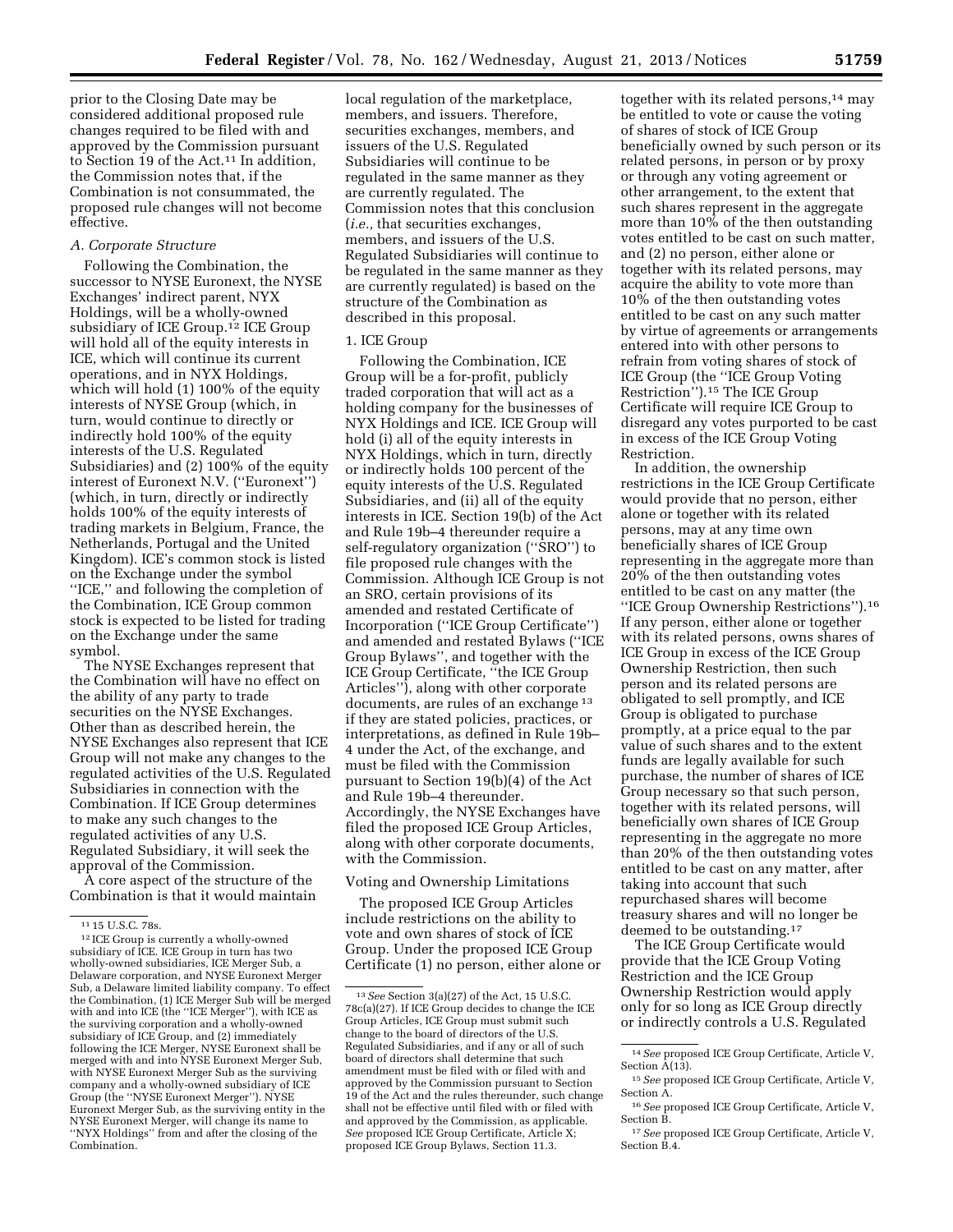Subsidiary or a European Market Subsidiary.18

The ICE Group board of directors may waive the provisions regarding voting and ownership limits, subject to a determination by the ICE Group board of directors that the exercise of such voting rights (or the entering into of a voting agreement) or ownership, as applicable:

• Will not impair the ability of any of the U.S. Regulated Subsidiaries, ICE Group, or NYSE Group to discharge their respective responsibilities under the Act and the rules and regulations thereunder;

• Will not impair the ability of any of the European Market Subsidiaries, ICE Group, or Euronext to discharge their respective responsibilities under the European Exchange Regulations; 19

• Is otherwise in the best interest of ICE Group, its shareholders, the U.S. Regulated Subsidiaries and the European Market Subsidiaries; and

• Will not impair the Commission's ability to enforce the Act or the European Regulators' ability to enforce the European Exchange Regulations.20 Such resolution expressly permitting such voting or ownership must be filed with and approved by the Commission under Section 19 of the Act 21 and filed with and approved by each European Regulator having appropriate jurisdiction and authority.

In addition, for so long as ICE Group directly or indirectly controls the Exchange, NYSE Market (DE), Inc., NYSE MKT, NYSE Arca, NYSE Arca Equities Inc. or any facility of NYSE Arca or NYSE MKT, the ICE Group board of directors cannot waive the voting and ownership limits above the 20% threshold for any person if such person or its related persons is a member of NYSE or NYSE MKT, an ETP Holder of NYSE Arca Equities,<sup>22</sup> or an OTP Holder or an OTP Firm of NYSE Arca.23 Further, the ICE Group board of directors also cannot waive the voting and ownership limits above the 20% threshold if such person or its related persons is subject to any statutory

disqualification (as defined in Section 3(a)(39) of the Act) (a ''U.S. Disqualified Person'') or has been determined by a European Regulator to be in violation of laws or regulations adopted in accordance with the European Directive on Markets in Financial Instruments applicable to any European Market Subsidiary requiring such person to act fairly, honestly and professionally (a ''European Disqualified Person'').24

Members that trade on an exchange traditionally have had ownership interests in such exchange. As the Commission has noted in the past, however, a member's interest in an exchange could become so large as to cast doubt on whether the exchange can fairly and objectively exercise its selfregulatory responsibilities with respect to that member.25 A member that is a controlling shareholder of an exchange might be tempted to exercise that controlling influence by directing the exchange to refrain from, or the exchange may hesitate to, diligently monitor and surveil the member's conduct or diligently enforce its rules and the federal securities laws with respect to conduct by the member that violates such provisions.26

The Commission finds the ownership and voting restrictions in the proposed ICE Group Articles are consistent with the Act. These requirements should minimize the potential that a person could improperly interfere with or restrict the ability of the Commission, the Exchange, or its subsidiaries to effectively carry out their regulatory

25*See, e.g.,* Securities Exchange Act Release Nos. 62716 (August 13, 2010), 75 FR 51295

(August 19, 2010) (File No. 10–198) (order approving registration application of BATS Y-Exchange, Inc. as a national securities exchange); 61698 (March 12, 2010), 75 FR 13151 (March 18, 2010) (File Nos. 10–194 and 10–196) (order approving registration applications of EDGX Exchange, Inc. and EDGA Exchange, Inc. as national securities exchanges); 58375 (August 18, 2008), 73 FR 49498 (August 21, 2008) (File No. 10–182) (order approving registration application of BATS Exchange, Inc. as a national securities exchange); 55293 (February 14, 2007), 72 FR 8033 (February 22, 2007) (SR–NYSE–2006–120) (order approving proposed combination between NYSE Group, Inc. and Euronext N.V. (''NYSE-Euronext Merger Order''); 53382 (February 27, 2006), 71 FR 11251 (March 6, 2006) (SR–NYSE–2005–77) (order approving merger of New York Stock Exchange, Inc. and Archipelago, and demutualization of New York Stock Exchange, Inc.) (''NYSE Inc.-Archipelago Merger Order'')); 53128 (January 13, 2006), 71 FR 3550 (January 23, 2006) (File No. 10–131); 51149 (February 8, 2005), 70 FR 7531 (February 14, 2005) (SR–CHX–2004–26); 49718 (May 17, 2004), 69 FR 29611 (May 24, 2004) (SR–PCX–2004–08); 49098 (January 16, 2004), 69 FR 3974 (January 27, 2004) (SR-Phlx-2003–73); and 49067 (January 13, 2004), 69 FR 2761 (January 20, 2004) (SR–BSE–2003–19). 26*See, e.g.,* id.

oversight responsibilities under the Act.27

### 2. NYX Holdings and NYSE Group

Following the Combination, NYX Holdings will be a wholly-owned subsidiary of ICE Group. Furthermore, NYX Holdings will not be a publiclyheld company. The NYSE Exchanges have proposed certain changes to reflect that NYX Holdings will become a wholly-owned subsidiary and will not be publicly held. NYX Holdings will act as a holding company for the businesses of the NYSE Group and Euronext. NYX Holdings will own all of the equity interests in NYSE Group and its subsidiaries, including the Exchange, NYSE Arca, and NYSE MKT, and all of the equity interests in Euronext and its respective subsidiaries.28 Section 19(b)

28NYX Holdings, as a Delaware limited liability company, will operate pursuant to an operating agreement (the ''NYX Holdings Operating Agreement''). The NYX Holdings Operating Agreement is largely based on the organizational documents of NYSE Euronext, which would cease to be in effect. The NYX Holdings Operating Agreement would modify the current NYSE Euronext's organizational documents to (1) simplify and provide for a more efficient governance and capital structure that is appropriate for a whollyowned subsidiary; (2) conform certain provisions to analogous provisions of the organizational documents of NYSE Group, which will likewise be an indirect wholly-owned subsidiary of ICE Group following completion of the Combination; and (3) make certain clarification and technical edits (for example, to conform the use of defined terms and other provisions, and to update cross-references to sections). In addition, the current Independence Policy of the NYSE Euronext board of directors would cease to be in effect.

More specifically, the NYX Holdings Operating Agreement would reflect, in part, the following modifications to the NYSE Euronext Certificate and Bylaws: (i) removing the provision for preferred membership interests, (ii) allowing a majority of the membership interests outstanding to call special meetings, take shareholder action by written consent, and to postpone such meetings, (iii) allowing shareholders to fill board vacancies, (iv) deleting provisions requiring a supermajority vote of shareholders to amend or repeal certain sections of the NYX Holdings Operating Agreement, (v) clarifying that notice of shareholder meetings is not required if waived, (vi) deleting the requirement that directors be elected by a majority of the votes cast, (vii) deleting provisions requiring advance notice from shareholders of shareholder director nominations or shareholder proposals, (viii) deleting provisions relating to the mechanics of shareholders' meetings, such as the appointment of an inspector of elections, (ix) clarifying that NYX Holdings may not have a Nominating and Governance Committee, (x) deleting the requirement that 75% of the Euronext board must be independent, (xi) providing that the Corporation Trust Company would be the registered office and agent of NYX Holdings in Delaware, (xii) removing certain residency requirements applicable to directors and officers and references to U.S. and European director domiciles, (xiii) deleting that board meetings be held with equal frequency in the United States and Europe, (xiv) removing

<sup>18</sup>*See* proposed ICE Group Certificate, Article V, Section A.1. and B.1.

<sup>19</sup>*See* proposed ICE Group Bylaws, Article III, Section 3.15(b) and (e) for the definitions of ''European Exchange Regulations'' and ''European Market Subsidiary'', respectively.

<sup>20</sup>*See* proposed ICE Group Certificate, Article V, Section A.11. for the definition of ''European Regulator.''

<sup>21</sup> 15 U.S.C. 78s.

<sup>22</sup> ''ETP Holder'' is defined in NYSE Arca Equities Rule 1.1(m). ''OTP Holder'' and ''OTP Firm'' are defined, respectively, in NYSE Arca Rule 1.1(q) and 1.1(r).

<sup>23</sup>*See* proposed ICE Group Certificate, Article V, Section A.3.

<sup>24</sup> *Id.* 

<sup>27</sup>*See, e.g.,* NYSE-Euronext Merger Order, 72 FR at 8037.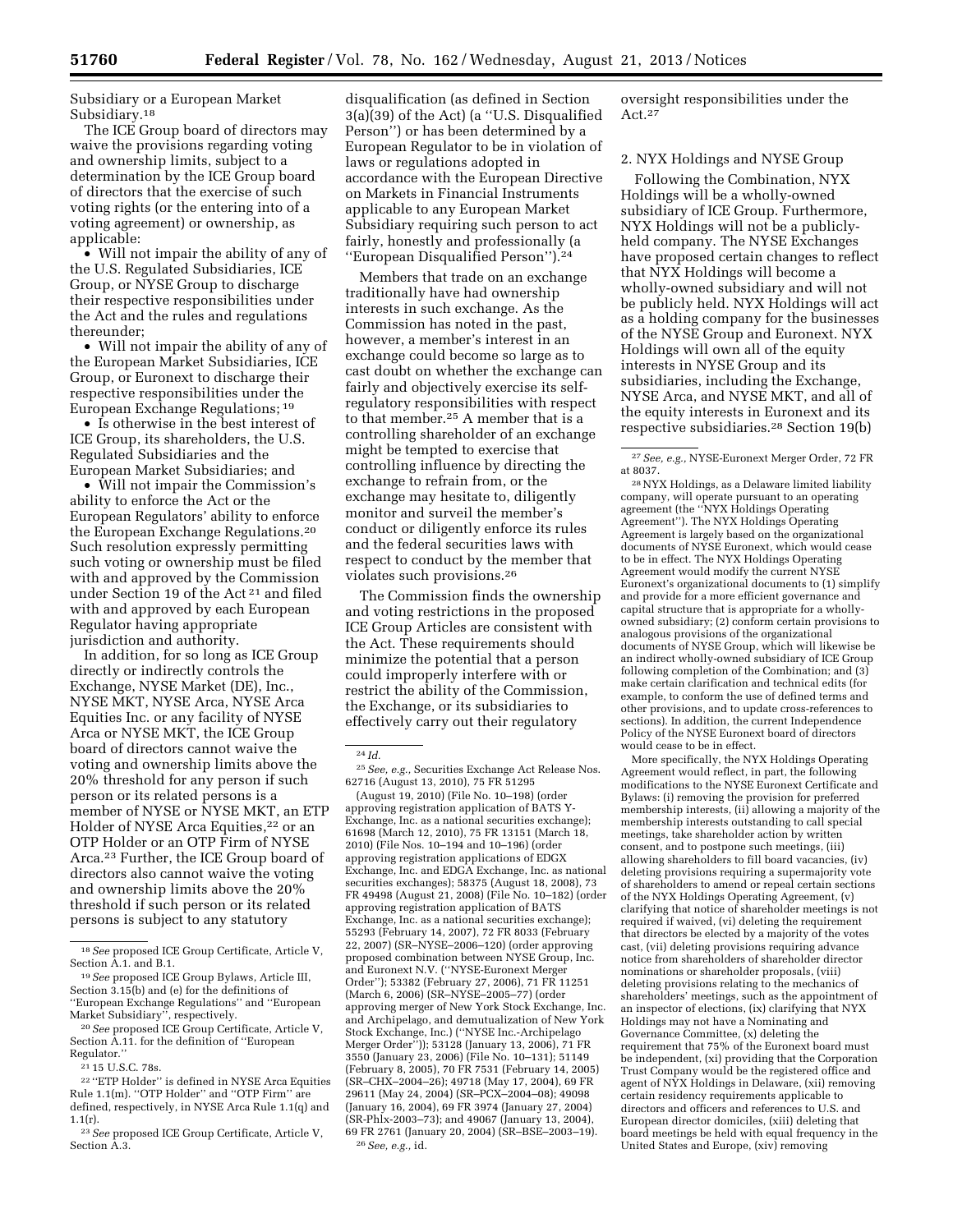require a SRO to file proposed rule changes with the Commission. Although NYX Holdings and NYSE Group are not SROs, certain provisions of the proposed NYX Holdings Operating Agreement and NYSE Group's Third Amended and Restated Certificate of Incorporation (''NYSE Group Certificate of Incorporation'') 29 are rules of an exchange <sup>30</sup> if they are stated policies, practices, or interpretations, as defined in Rule 19b–4 under the Act, of the exchange, and must be filed with the Commission pursuant to Section 19(b)(4) of the Act and Rule 19b–4 thereunder. Accordingly, the NYSE Exchanges have filed the proposed NYX Holdings Operating Agreement and the proposed NYSE Group Certificate of Incorporation with the Commission.

Voting and Ownership Limitations; Changes in Control

of the Act and Rule 19b–4 thereunder

The NYSE Exchanges have proposed changing the voting and ownership

29 Generally, the NYSE Exchanges propose, in part, the following changes to NYSE Group's Certificate of Incorporation: (i) clarifying the ability to fix the number of directors and making the board's ability to remove directors subject to the rights of holder of preferred stock; (ii) amending to contemplate successors to NYSE Euronext as the holder of all of the issued and outstanding shares of NYSE Group for purposes of the NYSE Trust Agreement, (iii) clarifying that the voting and ownership concentration limits would be effective ''for so long as the Corporation shall control, directly or indirectly" a U.S. Regulated Subsidiary, (iv) amending the definition of ''Regulated Subsidiary'' in the NYSE Group Bylaws, and (v) making certain clarifications and technical edits.

30*See* Section 3(a)(27) of the Act, 15 U.S.C. 78c(a)(27). If NYX Holdings decides to change its Certificate of Incorporation or Bylaws, NYX Holdings must submit such change to the board of directors of the Exchange, NYSE Market, NYSE Regulation, NYSE MKT, NYSE Arca Equities and NYSE Arca, and if any or all of such board of directors shall determine that such amendment or repeal must be filed with or filed with and approved by the Commission pursuant to Section 19 of the Act and the rules thereunder, such change shall not be effective until filed with or filed with and approved by the Commission, as applicable. *See* proposed NYX Holdings Operating Agreement, Section 16. If NYSE Group decides to change its Certificate of Incorporation or Bylaws, NYSE Group must submit such change to the board of directors of the Exchange, NYSE Market, NYSE Regulation, NYSE MKT, NYSE Arca Equities and NYSE Arca, and if any or all of such board of directors shall determine that such amendment or repeal must be filed with or filed with and approved by the Commission pursuant to Section 19 of the Act and the rules thereunder, such change shall not be effective until filed with or filed with and approved by the Commission, as applicable. *See* proposed NYSE Group Certificate of Incorporation, Article XII.

limitations of NYX Holdings to include a statement that such limitations would not be applicable as long as ICE Group owned all of the issued and outstanding shares of NYX Holdings 31 and only for so long as NYX Holdings directly or indirectly controls any U.S. Regulated Subsidiary or any European Market Subsidiary.32 Instead, while NYX Holdings is a wholly-owned subsidiary of ICE Group, there shall be no transfer of the shares of NYX Holdings without the approval of the Commission.33 If NYX Holdings ceases to be whollyowned by ICE Group, but directly or indirectly controls any U.S. Regulated Subsidiary or any European Market Subsidiary, the voting and ownership limitations would apply.34 The voting restrictions contained in the current NYSE Group Certificate of Incorporation are substantially the same as those in the current NYSE Euronext Certificate (except that the current NYSE Group Certificate of Incorporation does not contain any references to European subsidiaries, markets or regulators.) The Exchange proposes to update the NYSE Group Certificate of Incorporation to provide that its voting and ownership restrictions would apply in the event that NYX Holdings and the trust established pursuant to the NYSE Euronext Trust Agreement do not collectively own all of the issued and outstanding shares of stock of NYSE Group and only for so long as NYSE

<sup>34</sup> The proposed NYX Holdings Operating Agreement would make two additional changes as compared to the current NYSE Euronext Certificate and Bylaws:

First, it would expand the definition of ''Related Persons'' to provide that (1) in the case of a person that is a ''member'' (as defined in Section 3(a)(3)(A)(i) of the Exchange Act) of NYSE MKT, such person's ''Related Persons'' would include the ''member'' (as defined in Section 3(a)(3)(A)(ii), (iii) or (iv) of the Exchange Act) with which such person is associated; and (2) in the case of any person that is a "member" (as defined in  $3(a)(3)(\overrightarrow{A})(\overrightarrow{i}i)$ , (iii) or (iv) of the Exchange Act) of NYSE MKT, such person's ''Related Persons'' would include any ''member'' (as defined in Section 3(a)(3)(A)(i) of the Exchange Act) that is associated with such person. *See* proposed NYX Holdings Operating Agreement, Article I, Section 1.1, xi and xii.

Second, the mandatory repurchase of membership interests from a Person whose ownership represents in the aggregate more than 20% in interest of the interests entitled to vote on any matter would be at a price determined by reference to each incremental percentage ownership over 20% rather than at par value, specifically \$1,000 for each percent. *See* proposed NYX Holdings Operating Agreement, Article IX, Section  $9.1(b)(4)$ .

Group directly or indirectly controls any U.S. Regulated Subsidiary.35

The Commission finds that the changes to the ownership and voting restrictions in the proposed NYX Holdings Operating Agreement and the proposed NYSE Group Certificate of Incorporation, as well as the change in control provisions in the NYSE Euronext Certificate of Incorporation are consistent with the Act. The transfer, ownership and voting restrictions should minimize the potential that a person could improperly interfere with or restrict the ability of the Commission and the U.S. Regulated Subsidiaries to effectively carry out their regulatory oversight responsibilities under the Act.

In addition, to allow ICE Group to wholly-own and vote all of NYSE Euronext stock upon consummation of the Combination, ICE Group delivered a written notice to the board of directors of NYSE Euronext pursuant to the procedures set forth in the current NYSE Euronext Certificate of Incorporation requesting approval of its ownership and voting of NYSE Euronext stock in excess of the NYSE Euronext voting restriction and NYSE Euronext ownership restriction.36 The board of directors of NYSE Euronext must resolve to expressly permit ownership or voting in excess of the NYSE Euronext voting restriction limitation and NYSE Euronext ownership restriction. Such resolution of the NYSE Euronext board of directors must be filed with and approved by the

36Prior to permitting any person to exceed the ownership limitation and voting limitation, such person must deliver notice of such person's intention to own or vote shares in excess of the ownership limitation or voting limitation to the NYSE Euronext board of directors. *See* current NYSE Euronext Certificate of Incorporation, Article V, Sections 1(C) and 2(C).

provisions related to participation requirements when the chairman or deputy chairman of the board of directors is also the chief executive officer or deputy chief executive officer, and (xv) simplifying certain aspects of the indemnification and expense advancement provisions in light of the fact that there are not expected to be any independent, nonexecutive directors of NYX Holdings.

<sup>31</sup>*See* proposed NYX Holdings Operating Agreement, Article IX, Section 9.1.

<sup>32</sup>*See* proposed NYX Holdings Operating Agreement, Article IX, Sections 9.1(a)(voting restrictions) and 9.2(b)(ownership restrictions).

<sup>33</sup>*See* proposed NYX Holdings Operating Agreement, Article VII, Section 7.2.

<sup>35</sup>*See* proposed NYSE Group Certificate of Incorporation, Article IV, Section 4(b). In addition, the definition of ''Related Persons'' in the NYSE Group Certificate of Incorporation would be expanded to provide that (1) in the case of a person that is a ''member'' (as defined in Section 3(a)(3)(A)(i) of the Exchange Act) of NYSE MKT, such person's ''Related Persons'' would include the ''member'' (as defined in Section 3(a)(3)(A)(iv) of the Exchange Act, in addition to Sections 3(a)(3)(A)(ii) and (iii) of the Exchange Act, which are currently referenced in this provision of the NYSE Group Certificate) with which such person is associated; and (2) in the case of any person that is a ''member'' (as defined in Section 3(a)(3)(A)(iv) of the Exchange Act, in addition to Sections 3(a)(3)(A)(ii) and (iii) of the Exchange Act, which are currently referenced in this provision of the NYSE Group Certificate) of NYSE MKT, such person's ''Related Persons'' would include any 'member" (as defined in Section  $3(a)(3)(A)(i)$  of the Exchange Act) that is associated with such person. This conforms the definition of Related Person to that in the ICE Group Certificate and the proposed NYX Holdings Operating Agreement. *See* proposed NYSE Group Certificate of Incorporation, Article IV, Sections  $4(b)(1)(E)(vi)$  and (xii).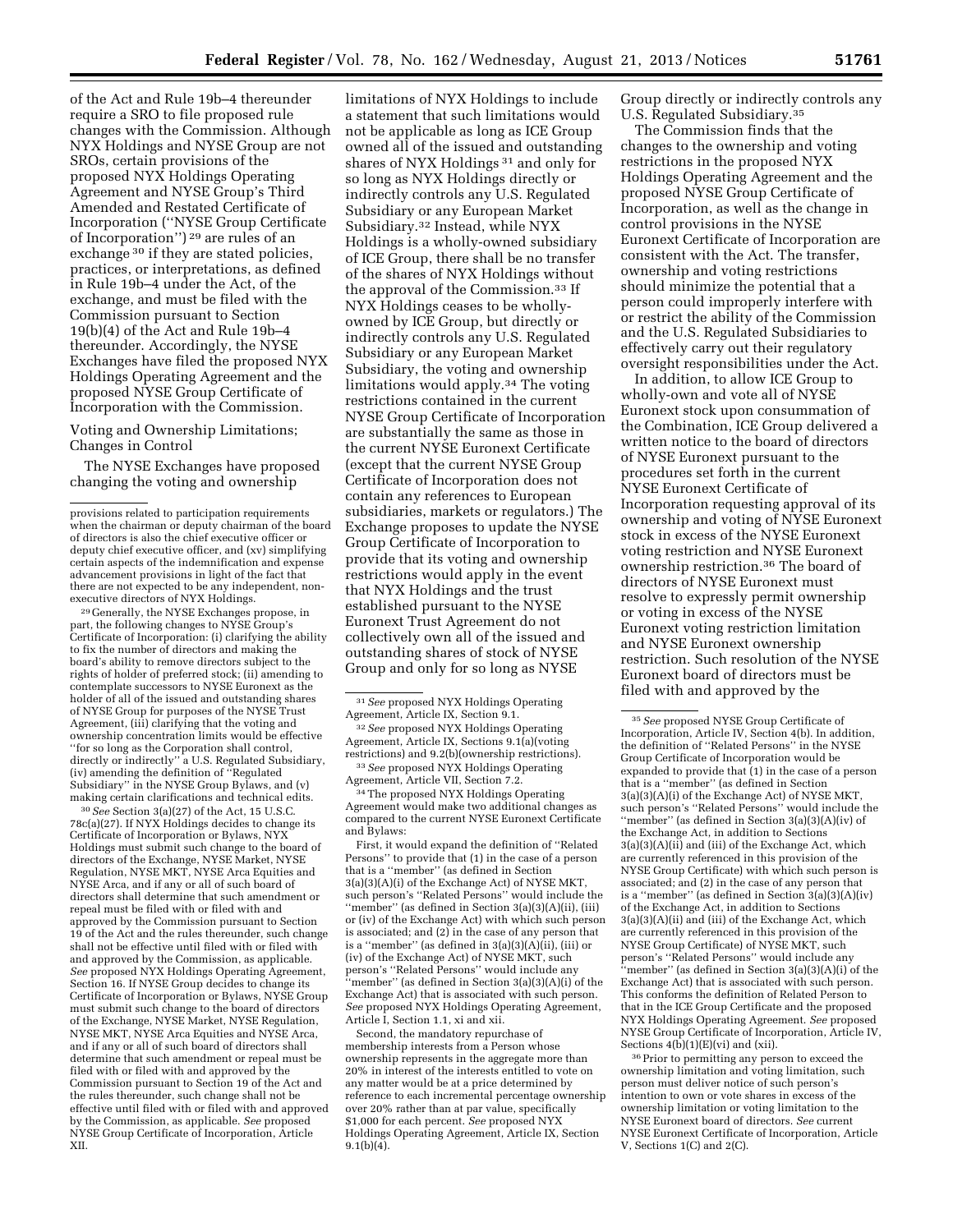Commission under Section 19(b) of the Act, and become effective thereunder. Further, the board of directors may not approve any voting or ownership in excess of the limitations unless it determines that such ownership or exercise of voting rights (i) Will not impair the ability of the U.S. Regulated Subsidiaries, NYSE Euronext, and NYSE Group to discharge their respective responsibilities under the Act and the rules and regulations thereunder, (ii) will not impair the ability of any European Market Subsidiary, NYSE Euronext, or Euronext to discharge their respective responsibilities under the European Exchange Regulations, (iii) is otherwise in the best interests of NYSE Euronext, its shareholders, the U.S. Regulated Subsidiaries, and the European Market Subsidiaries, and (iv) will not impair the Commission's ability to enforce the Act or the European Regulators' ability to enforce the European Exchange Regulations.37 For so long as NYSE Euronext directly or indirectly controls the Exchange or NYSE Market, NYSE Arca, NYSE Arca Equities, any facility of NYSE Arca, or NYSE MKT, the NYSE Euronext board of directors cannot waive the voting and ownership limits above the 20% threshold if such person or its related persons is a member of the Exchange or NYSE MKT, or an ETP Holder, an OTP Holder or an OTP Firm.38 Further, the NYSE Euronext board of directors cannot waive the voting and ownership limits above the 20% threshold if such person or its related persons is a U.S. Disqualified Person or a European Disqualified Person.39 On June 5, 2013, the board of directors of NYSE Euronext adopted by written consent the NYSE Euronext Resolutions to permit ICE Group, either alone or with its related persons, to exceed the NYSE Euronext ownership restriction and the NYSE Euronext voting restriction. In adopting such resolutions, the board of directors of NYSE Euronext made the necessary determinations set forth above and approved the submission of the proposed rule changes to the Commission. Among other things, in this notice, ICE Group represented to the board of directors of NYSE Euronext that neither ICE Group, nor any of its related persons, is (1) An NYSE Member; (2) an NYSE MKT Member; (3) an ETP Holder; (4) an OTP Holder or OTP Firm; or (5) a U.S. Disqualified

Person or a European Disqualified Person. The NYSE Euronext board of directors adopted a resolution approving ICE Group's request that it be permitted, either alone or with its related persons, to exceed the NYSE Euronext voting restriction and the NYSE Euronext ownership restriction. The NYSE Euronext board of directors also determined that ownership of NYSE Euronext by ICE Group is in the best interests of NYSE Euronext, its stockholders and the U.S. Regulated Subsidiaries.40

The Commission believes it is consistent with the Act to allow ICE Group to wholly-own and vote all of the outstanding common stock of NYSE Euronext. The Commission notes that ICE Group represents that neither ICE Group nor any of its related persons is subject to any statutory disqualification (as defined in Section 3(a)(39) of the Act), or is a member of the Exchange or NYSE MKT, an ETP Holder, an OTP Holder or an OTP Firm, or a European Disqualified Person. ICE Group has also included in its corporate documents certain provisions designed to maintain the independence of the U.S. Regulated Subsidiaries' self-regulatory functions from ICE Group, NYX Holdings and NYSE Group.41 Accordingly, the Commission believes that the acquisition of ownership and exercise of voting rights of NYSE Euronext common stock by ICE Group will not impair the ability of the Commission or any of the U.S. Regulated Subsidiaries to discharge their respective responsibilities under the Act.

3. Proposed Amendments to Board Composition Requirements for the Exchange, NYSE MKT, NYSE Market and NYSE Regulation

The Fourth Amended and Restated Operating Agreement, dated as of August 23, 2012, of the Exchange (the ''Exchange Operating Agreement''), currently provides that (1) a majority of the members of the Exchange's board of directors must be U.S. persons and members of the board of directors of NYSE Euronext who satisfy the independence requirements of the NYSE Euronext board, and (2) at least 20% of the Exchange's board members must be persons who are not board members of NYSE Euronext but who

41*See infra* note 47.

qualify as independent under the independence policy of the NYSE Euronext board of directors (the ''Non-Affiliated Exchange Directors'').42 The nominating and governance committee of the NYSE Euronext board of directors is required to designate as Non-Affiliated Exchange Directors the candidates recommended jointly by the Director Candidate Recommendation Committees of each of NYSE Market and NYSE Regulation or, in the event there are Petition Candidates (as such term is defined in the Exchange Operating Agreement), the candidates that emerge from a specified process will be designated as the Non-Affiliated Exchange Directors.43

Under the Proposed Rule Change, these provisions would be amended to refer to ICE Group instead of NYSE Euronext. Also, references throughout to the Exchange's ''Corporation Independence Policy'' would be changed to ''Company Independence Policy'' in recognition of the form of organization of the Exchange. Substantially the same revisions would be made to the analogous provisions of the Third Amended and Restated Operating Agreement of NYSE MKT.

In addition, references to NYSE Euronext in the Director Independence Policy of each of the Exchange, NYSE Market, NYSE Regulation, NYSE Arca and NYSE MKT would be revised to refer to ICE Group.44

The Commission finds that these proposals are consistent with the Act, particularly Section  $6(b)(1)$ ,<sup>45</sup> which requires an exchange to be so organized and have the capacity to carry out the purposes of the Act. Further, the Commission notes that the NYSE Exchanges are not proposing to change any of the provisions relating to (i) the

44 Generally, the NYSE Exchanges propose, in part, the following changes to the constituent documents of the Exchange, NYSE MKT, NYSE Market and NYSE Regulation: (i) replacing NYSE Euronext with ICE Group as appropriate, (ii) updating the address of the registered office and agent for NYSE Market, and (ii) correcting certain typographical errors and making certain technical changes.

The NYSE Exchanges propose, in part, the following changes to the Exchange Rules, NYSE MKT Rules and NYSE Arca Equities Rules: (i) replacing NYSE Euronext with ICE Group or NYX Holdings, as appropriate, (ii) revising the Exchange Rules to delete the definitions of ''member'' and ''member organization'' relating to NYSE MKT due to the incorporation of such provisions into the proposed ICE Group Certificate, and (iii) eliminating certain provisions in NYSE MKT Rule 104T relating to restrictions on transfer in the NYSE Euronext Certificate because the referenced restrictions are no longer in effect and there will be no analogous provision in the ICE Group Certificate. 45 15 U.S.C. 78f(b)(1).

<sup>37</sup>*See* current NYSE Euronext Certificate of Incorporation, Article V, Sections 1(C) and 2(C). 38*See* current NYSE Euronext Certificate of

Incorporation, Article V, Sections 1(C) and 2(C). 39*See* current NYSE Euronext Certificate of

Incorporation, Article V, Sections 1(C) and 2(C).

<sup>40</sup>Such resolution of the NYSE Euronext board of directors was filed as part of the proposed rule changes. *See* Exhibit D to each of the proposed rule changes, which exhibit is available on the Commission's Web site (*[http://www.sec.gov/rules/](http://www.sec.gov/rules/sro.shtml) [sro.shtml](http://www.sec.gov/rules/sro.shtml)*), at the Commission's Public Reference Room, at the NYSE, and on the NYSE's Web site (*<http://www.nyse.com>*).

<sup>42</sup>*See* Exchange Operating Agreement, Section

<sup>2.03(</sup>a). 43*See id.*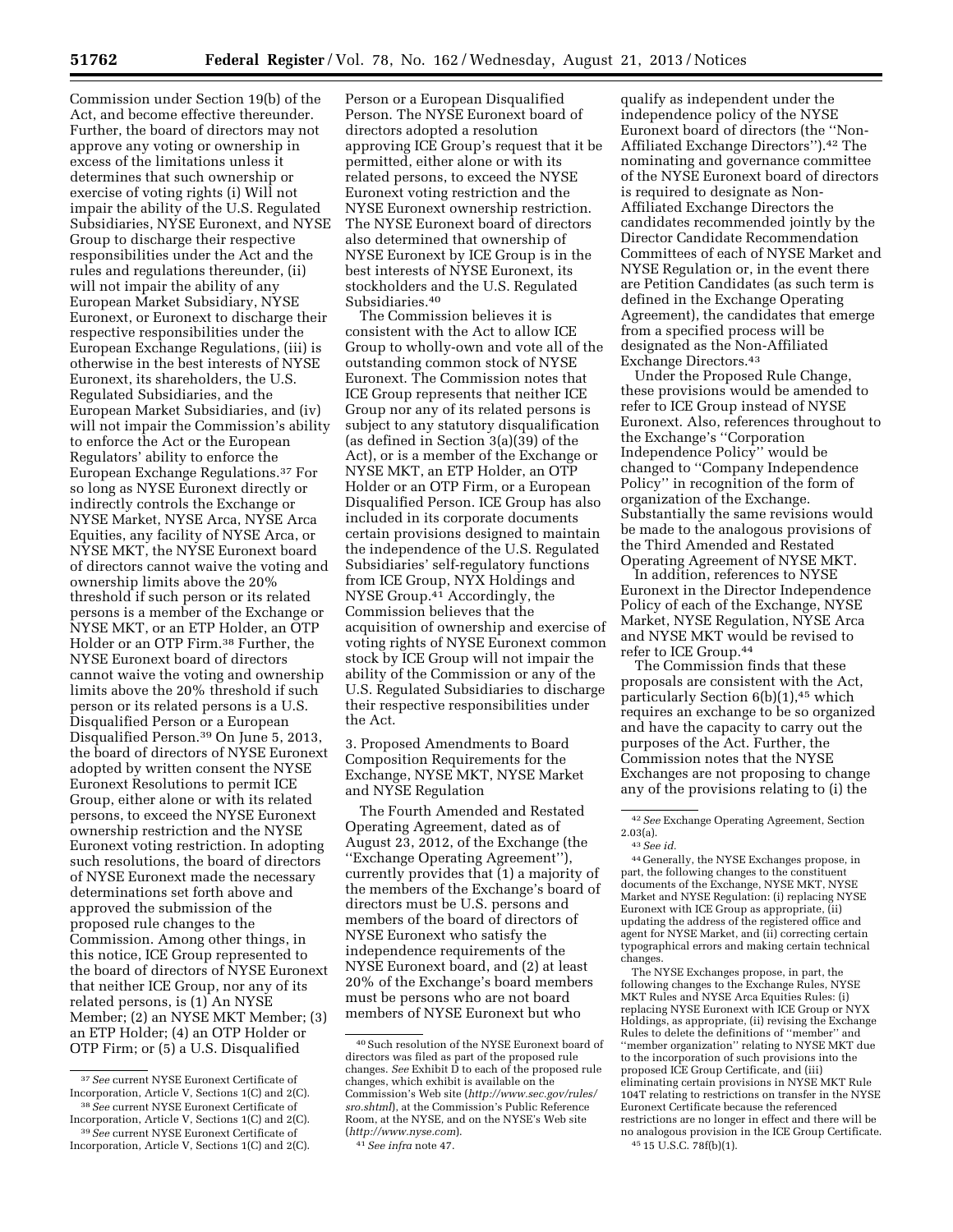fair representation of the members of each of the NYSE Exchanges in the selection of its directors and administration of its affairs or (ii) one or more of the directors of each of the NYSE Exchanges being representative of issuers and investors and not being associated with a member of the exchange or with a broker dealer, each

# Act.46 *B. Relationship of ICE Group, NYX Holdings, NYSE Group, and the U.S. Regulated Subsidiaries; Jurisdiction Over ICE Group*

as required under Section 6(b)(3) of the

Although ICE Group itself will not carry out regulatory functions, its activities with respect to the operation of any of the U.S. Regulated Subsidiaries must be consistent with, and not interfere with, the U.S. Regulated Subsidiaries' self-regulatory obligations. The proposed ICE Group corporate documents include certain provisions that are designed to maintain the independence of the U.S. Regulated Subsidiaries' self-regulatory functions from ICE Group, NYX Holdings, and NYSE Group, enable the U.S. Regulated Subsidiaries to operate in a manner that complies with the U.S. federal securities laws, including the objectives and requirements of Sections 6(b) and 19(g) of the Act,47 and facilitate the ability of the U.S. Regulated Subsidiaries and the Commission to fulfill their regulatory and oversight obligations under the Act.<sup>48</sup>

For example, under the proposed ICE Group Bylaws, ICE Group shall comply with the U.S. federal securities laws, the European Exchange Regulations, and the respective rules and regulations thereunder; shall cooperate with the Commission, the European Regulators, and the U.S. Regulated Subsidiaries.49 Also, each director, officer, and employee of ICE Group, to the extent in discharging his or her responsibilities shall comply with the U.S. federal securities laws and the rules and regulations thereunder, cooperate with the Commission, and cooperate with the U.S. Regulated Subsidiaries.50 In addition, in discharging his or her responsibilities as a member of the board, each director of ICE Group must, to the fullest extent permitted by applicable law, take into consideration the effect that ICE Group's actions would have on the ability of the U.S.

<sup>46</sup> 15 U.S.C. 78f(b)(3). 47 15 U.S.C. 78f(b) and 15 U.S.C. 78s(g). 48*See* proposed ICE Group Bylaws Article IX. 49*See* proposed ICE Group Bylaws, Article IX, Section 9.1 and 9.2.

Regulated Subsidiaries to carry out their responsibilities under the Act, on the ability of the European Market Subsidiaries to carry out their responsibilities under the European Exchange Regulations as operators of European Regulated Markets, and on the ability of the U.S. Regulated Subsidiaries, NYSE Group, and ICE Group (i) to engage in conduct that fosters and does not interfere with the ability of the U.S. Regulated Subsidiaries, NYSE Group, NYX Holdings and ICE Group to prevent fraudulent and manipulative acts and practices in the securities markets; (ii) to promote just and equitable principles of trade in the securities markets; (iii) to foster cooperation and coordination with persons engaged in regulating, clearing, settling, processing information with respect to, and facilitating transactions in securities; (iv) to remove impediments to and perfect the mechanisms of a free and open market in securities and a U.S. national securities market system; and (v) in general, to protect investors and the public interest.51 For so long as ICE Group directly or indirectly controls any U.S. Regulated Subsidiary, ICE Group, its directors, officers and employees shall give due regard to the preservation of the independence of the selfregulatory function of the U.S. Regulated Subsidiaries (to the extent of each U.S. Regulated Subsidiary's selfregulatory function) and the European Market Subsidiaries (to the extent of each European Market Subsidiaries' self-regulatory function).<sup>52</sup> Further, ICE Group agrees to keep confidential all confidential information pertaining to: (1) the self-regulatory function of the any U.S. Regulated Subsidiary (including but not limited to disciplinary matters, trading data, trading practices and audit information) contained in the books and records of any of the U.S. Regulated Subsidiaries; and (2) the self-regulatory function of the European Market Subsidiaries under the European Exchange Regulations as operator of a European Regulated Market (including but not limited to disciplinary matters, trading data, trading practices and audit information) contained in the books and records of the European Market Subsidiaries, and

not use such information for any commercial 53 purposes.54

In addition, ICE Group's books and records shall be subject at all times to inspection and copying by the Commission, the European Regulators, any U.S. Regulated Subsidiary (provided that such books and records are related to the activities of such U.S. Regulated Subsidiary or any other U.S. Regulated Subsidiary over which such U.S. Regulated Subsidiary has regulatory authority or oversight) and any European Market Subsidiary (provided that such books and records are related to the operation or administration of such European Market Subsidiary or any European Regulated Market over which such European Market Subsidiary has regulatory authority or oversight).55 The ICE Group Bylaws would provide that these obligations regarding such confidential information will not be interpreted so as to limit or impede (i) the rights of the Commission or the relevant U.S. Regulated Subsidiary to have access to and examine such confidential information pursuant to the U.S. federal securities laws and the rules and regulations thereunder; or (ii) the ability of any officers, directors, employees or agents of ICE Group to disclose such confidential information to the Commission or any U.S. Regulated Subsidiary.56 ICE Group's books and records related to U.S. Regulated Subsidiaries shall be maintained within the United States, and ICE Group's books and records related to European Market Subsidiaries shall be maintained in the home jurisdiction of one or more of the European Market Subsidiaries or of any subsidiary of ICE Group in Europe.57 The ICE Group Bylaws also provide that if and to the extent than any of ICE Group's books and records may relate to both European Market Subsidiaries and U.S. Regulated Subsidiaries (each such book and record an ''Overlapping Record''), ICE Group shall be entitled to maintain such books and records either in the home jurisdiction of one or more European

<sup>50</sup>*See* proposed ICE Group Bylaws, Article III, Section  $3.14(b)$ .

<sup>51</sup>*See* proposed ICE Group Bylaws, Article III, Section 3.14(a).

<sup>52</sup>*See* proposed ICE Group Bylaws, Article IX, Section 9.4 and 9.5.

<sup>53</sup>The Commission believes that any nonregulatory use of such information would be for a commercial purpose. *See, e.g.,* NYSE-Euronext Merger Order, *supra* note 25, 72 FR at 8041 n. 71.

<sup>54</sup>*See* proposed ICE Group Bylaws, Article VIII, Section 8.1.

<sup>55</sup>*See* proposed ICE Group Bylaws, Article VIII, Section 8.3.

<sup>56</sup>*See* proposed ICE Group Bylaws, Article VIII, Section 8.2.

<sup>57</sup>*See* proposed ICE Group Bylaws, Article VIII, Sections 8.4 and 8.5.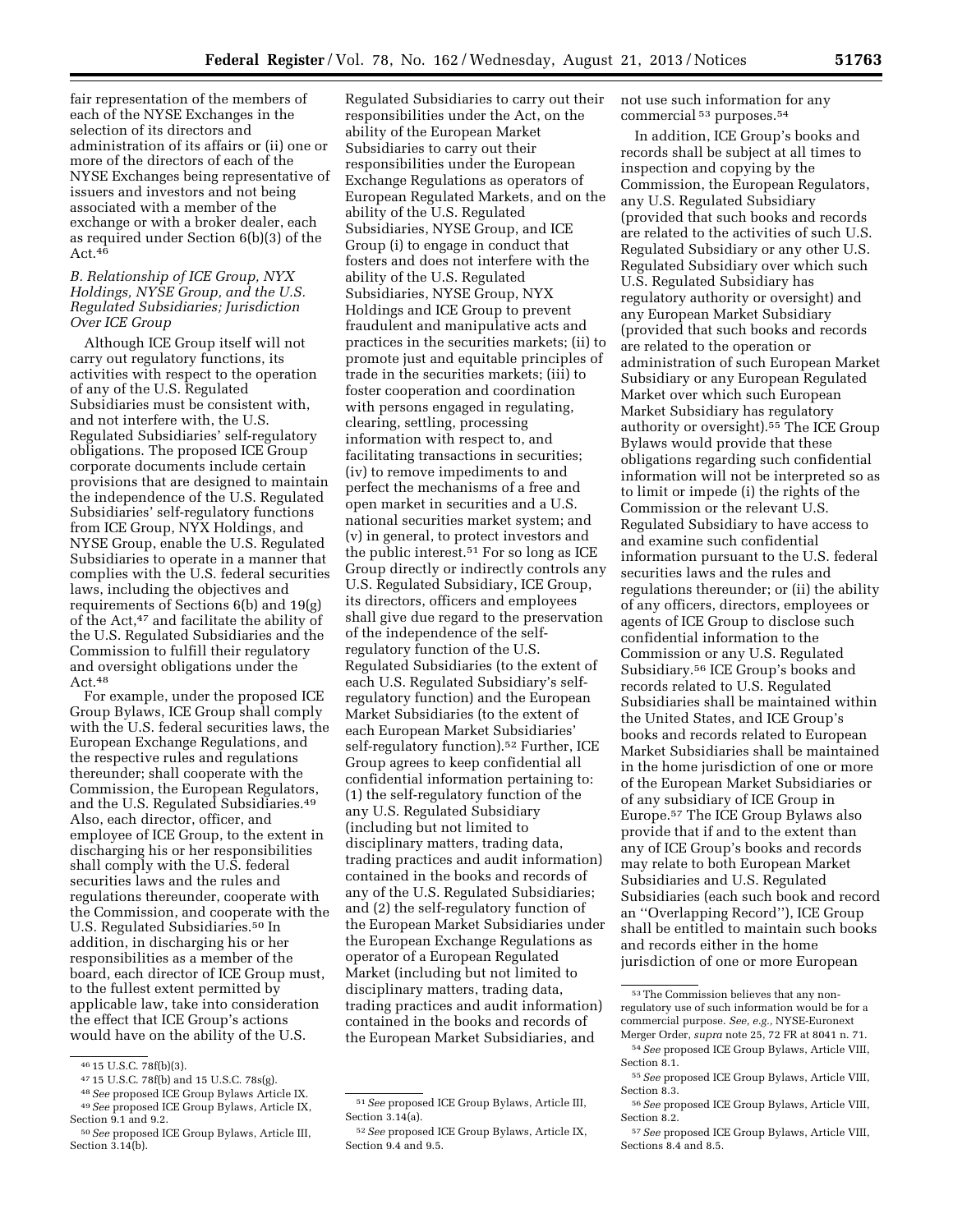Market Subsidiaries or in the United States.<sup>58</sup>

In addition, for so long as ICE Group directly or indirectly controls any U.S. Regulated Subsidiary, the books, records, premises, officers, directors, and employees of ICE Group shall be deemed to be the books, records, premises, officers, directors, and employees of the U.S. Regulated Subsidiaries for purposes of and subject to oversight pursuant to the Act, and for so long as ICE Group directly or indirectly controls any European Market Subsidiary, the books, records, premises, officers, directors, and employees of ICE Group shall be deemed to be the books, records, premises, officers, directors, and employees of such European Market Subsidiaries for purposes of and subject to oversight pursuant to the European Exchange Regulations.59

ICE Group and its directors and, to the extent they are involved in the activities of the U.S. Regulated Subsidiaries, ICE Group's officers and employees whose principal place of business and residence is outside of the United States irrevocably submit to the jurisdiction of the U.S. federal courts and the Commission with respect to activities relating to the U.S. Regulated Subsidiaries, and to the jurisdiction of the European Regulators and European courts with respect to activities relating to the European Market Subsidiaries.<sup>60</sup>

The ICE Group Bylaws would provide that ICE Group will take reasonable steps necessary to cause its directors, officers and employees, prior to accepting a position as an officer, director or employee, as applicable, of ICE Group to agree and consent in writing to the applicability to them of these jurisdictional and oversight provisions with respect to their activities related to any U.S. Regulated Subsidiary.<sup>61</sup>

Further, ICE Group acknowledges that it is responsible for referring possible rule violations to the NYSE Exchanges. In addition, ICE Group will enter into an agreement with NYSE Regulation acknowledging that each of the Exchange, NYSE MKT and NYSE Arca has contracted to have NYSE Regulation perform its self-regulatory obligations, in each case with the self-regulatory organization retaining its responsibility for the adequate performance of those

regulatory obligations, and agreeing to provide adequate funding to NYSE Regulation. 62

Finally, the proposed ICE Group Articles require that, for so long as ICE Group controls, directly or indirectly, any of the U.S. Regulated Subsidiaries, any changes to the proposed ICE Group Articles be submitted to the board of directors of such U.S. Regulated Subsidiaries, and if any such boards of directors determines that such amendment is required to be filed with or filed with and approved by the Commission pursuant to Section 19 of the Act 63 and the rules thereunder, such change shall not be effective until filed with or filed with and approved by, the Commission.64

The Commission finds that these provisions are consistent with the Act, and that they are intended to assist the NYSE Exchanges in fulfilling its selfregulatory obligations and in administering and complying with the requirements of the Act. With respect to the maintenance of books and records of ICE Group, the Commission notes that while ICE Group has the discretion to maintain Overlapping Records in either the United States or the home jurisdiction of one or more of the European Market Subsidiaries, ICE Group is liable for any books and records it is required to produce for inspection and copying by the Commission that are created outside the United States and where the law of a foreign jurisdiction prohibits ICE Group from providing such books and records to the Commission for inspection and copying.65 Moreover, the Commission notes that NYSE Euronext is under an existing obligation to make its books and records available in compliance with the requirements of Rule 17a– 1(b).66 The Commission notes that the obligations of NYSE Euronext established in the prior orders remains in effect for its successors entity, i.e., NYX Holdings. 67 The Commission also notes that the NYSE Euronext Trust Agreement (''Trust Agreement'') 68

Article X(C).<br><sup>-65</sup> See Securities Exchange Act Release Nos.<br>55293 (February 14, 2007), 72 FR 8033, 8041 (February 22, 2007) (SR–NYSE–2006–120). 66 *Id.* 

67NYSE Euronext is currently required to maintain in the United States originals or copies of books and records that relate to both the U.S. Regulated Subsidiaries and its European market subsidiaries covered by Rule 17a–1(b) promptly after creation of such books and records. *See supra,*  note 65, 72 FR 8041, 8042.

68The NYSE Trust was created, in part, to take actions to mitigate the effects of any material

established under a prior order also remains in effect unchanged, other than revising the reference in the Trust Agreement from the nominating and governance committee of NYSE Euronext to the nominating and governance committee of ICE Group.69

Under Section 20(a) of the Act,70 any person with a controlling interest in the U.S. Regulated Subsidiaries shall be jointly and severally liable with and to the same extent that the U.S. Regulated Subsidiaries are liable under any provision of the Act, unless the controlling person acted in good faith and did not directly or indirectly induce the act or acts constituting the violation or cause of action. In addition, Section 20(e) of the Act 71 creates aiding and abetting liability for any person who knowingly provides substantial assistance to another person in violation of any provision of the Act or rule thereunder. Further, Section 21C of the Act 72 authorizes the Commission to enter a cease-and-desist order against any person who has been ''a cause of'' a violation of any provision of the Act through an act or omission that the person knew or should have known would contribute to the violation. These provisions are applicable to ICE Group's dealings with the U.S. Regulated Subsidiaries.

## *C. ICE Group Director Independence Policy*

Under the Proposed Rule Change, ICE Group will adopt a Director Independence Policy that would be substantially identical to the current Independence Policy of the NYSE Euronext board of directors except for the change of the entity whose board of directors adopted the policy and nonsubstantive conforming changes.

The Commission finds that the proposed Director Independence Policy is consistent with the Act, particularly Section  $6(b)(1)$ ,<sup>73</sup> which requires an exchange to be so organized and have the capacity to carry out the purposes of the Act. The Commission notes that a majority of ICE Group's Board would

69Section 4(a) of Article IV of the NYSE Group Certificate also would be amended to contemplate successors to NYSE Euronext as the holder of all of the issued and outstanding shares of NYSE Group for purposes of the Trust Agreement.

- 70 15 U.S.C. 78t(a).
- 71 15 U.S.C. 78t(e).

<sup>58</sup>*See* proposed ICE Group Bylaws, Article VIII, Section 8.6.

<sup>59</sup>*See* proposed ICE Group Bylaws, Article VIII, Sections 8.4 and 8.5.

<sup>60</sup>*See* proposed ICE Group Bylaws, Article VII, Sections 7.1 and 7.2.

<sup>61</sup>*See* proposed ICE Group Bylaws, Article IX, Section 9.3.

<sup>62</sup>*See, e.g.,* Notice at 39412. 63 15 U.S.C. 78s. 64*See* proposed ICE Group Bylaws, Article XI, Section 11.3; proposed ICE Group Certificate,<br>Article X(C).

adverse change in European law that has an ''extraterritorial'' impact on the non-European issuers listed on NYSE Group securities exchanges, non-European financial services firms that are members of any NYSE Group securities exchange, or any NYSE Group securities exchange. *See supra,*  note 65, 72 FR at 8042.

<sup>72</sup> 15 U.S.C. 78u–3.

<sup>73</sup> 15 U.S.C. 78f(b)(1).